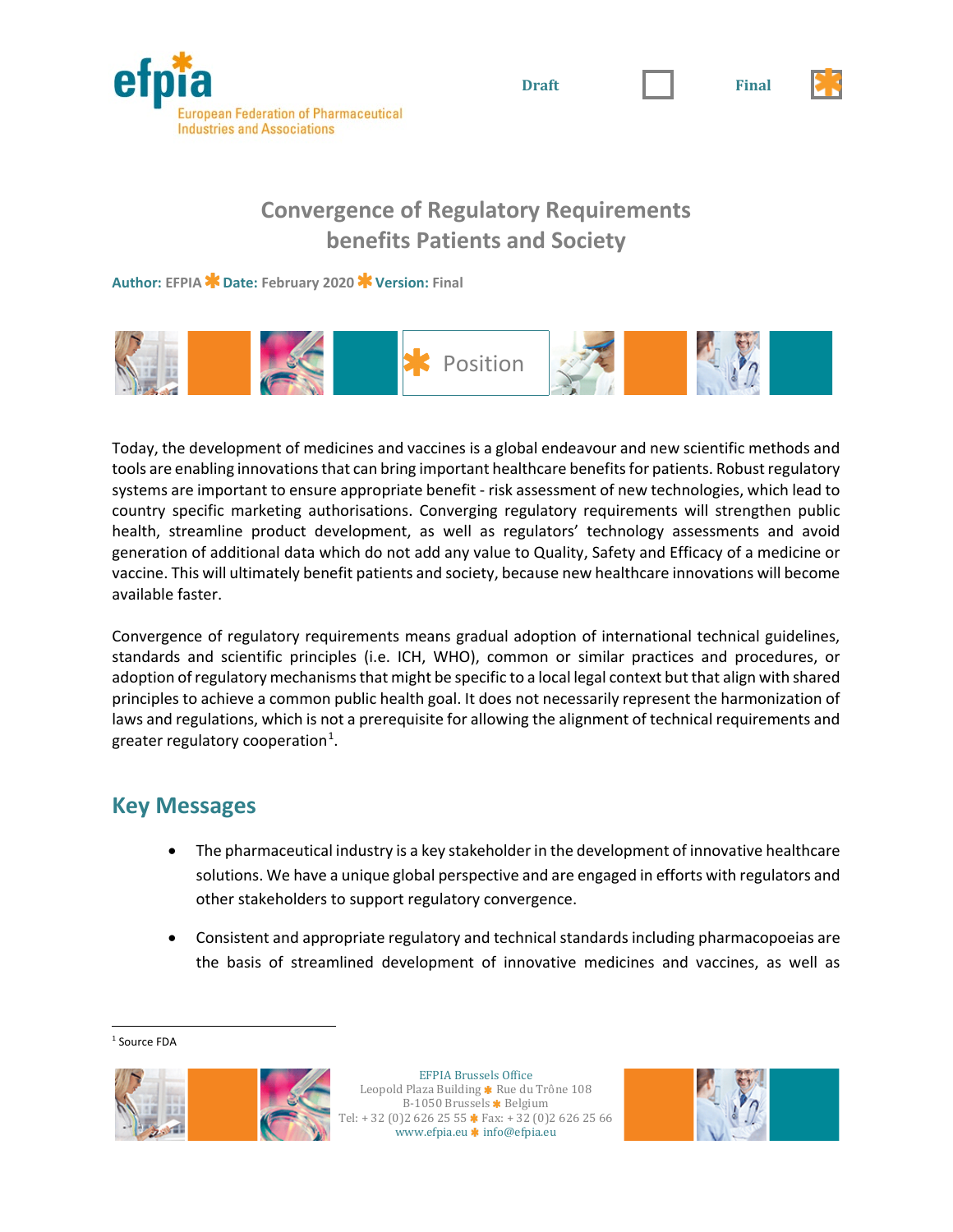efficient post-approval change management<sup>[2](#page-1-0),[3](#page-1-1)</sup> that is important to facilitate uninterrupted global supply.

- Convergence of regulatory requirements will further streamline medicine development; it will enable faster global submission and consistent and collaborative assessment of regulatory dossiers<sup>[4](#page-1-2)</sup>. There is also a high likelihood that new medicines and vaccine will reach patients faster.
- Ongoing global and regional harmonization initiatives<sup>[5](#page-1-3)</sup> have been important drivers to achieve convergence on regulatory requirements; Industry is fully engaged and supportive of these activities.
- Industry believes that convergence of regulatory requirements is fundamental to Agencies' regulatory reliance<sup>[6](#page-1-4)</sup>. It allows reliance on work performed by international peers who uphold the same scientific standards. This helps strengthening regulatory oversight by re-focusing available resources on activities that can only be performed by the local agency.

## **Background**

Access to innovative and novel therapeutic treatment options continues to be a key driver for bringing significant health benefits to society and patients. Aligned, science-driven regulatory standards provide assurance of quality, safety and efficacy, and are important in making medicinal products available in a timely fashion across the globe. They support the initial approval of new products, their life cycle management, and their effective distribution through international supply chains. A strong regulatory framework is a prerequisite to safeguard the wellbeing and safety of public health.

The role of regulatory authorities is to oversee activities of the pharmaceutical industry and to ensure that high quality, safe and efficacious medicines are provided for the wellbeing of citizens. Authorities are required by national law to conduct assessments of submitted data, however individual countries and jurisdictions may use differing regulatory processes standards.

<span id="page-1-4"></span><sup>6</sup> <https://www.ifpma.org/resource-centre/ifpma-position-paper-on-regulatory-reliance/>



EFPIA Brussels Office Leopold Plaza Building \* Rue du Trône 108 B-1050 Brussels \* Belgium Tel: + 32 (0)2 626 25 55 \* Fax: + 32 (0)2 626 25 66 www.efpia.eu **\*** info@efpia.eu



<span id="page-1-0"></span> $\frac{1}{2}$ <sup>2</sup>Harmonisation of pharmacopoeia standards in very important in this context. Globalisation of pharmaceutical supply chains drives the need for aligned standards between pharmacopoeias, to simplify the requirements for compliance and facilitate the availability of medicines to all patients worldwide. See efpia position on pharmacopoeia harmonizatio[n https://www.efpia.eu/media/412542/efpia-position-paper-on-non-harmonised](https://www.efpia.eu/media/412542/efpia-position-paper-on-non-harmonised-requirements-in-local-pharmacopoeias.docx)[requirements-in-local-pharmacopoeias.docx](https://www.efpia.eu/media/412542/efpia-position-paper-on-non-harmonised-requirements-in-local-pharmacopoeias.docx)

<span id="page-1-1"></span><sup>&</sup>lt;sup>3</sup> Continuous safety data collection and quality improvements after the initial registration require the submission and assessment of post-approval change applications throughout the life-cycle of the product.

<span id="page-1-2"></span><sup>4</sup> A good example is Project Orbis initiated by the US FDA Oncology Center of Excellence. Project Orbis provides a framework for concurrent submission and review of oncology drugs among its international partners. Under this project, the FDA, the Australian Therapeutic Goods Administration (TGA) and Health Canada collaboratively reviewed applications for two oncology drugs, allowing for simultaneous decisions in all three countries.

<span id="page-1-3"></span><sup>&</sup>lt;sup>5</sup> Global harmonization initiatives such as those stemming from the ICH, PIC/s or the WHO are very important. Regional harmonization initiatives are driven by regional networks, such as the AMRH (African Medicines Regulatory Harmonization) initiative, PANDRH (Pan American Network for Drug Regulatory Harmonization), ASEAN PPWG (Association of Southeast Asian Nations Pharmaceutical Product Working Group), and APEC (Asia-Pacific Economic Forum). These regional harmonization activities are leading stepwise towards global convergence as they exchange best harmonization practices.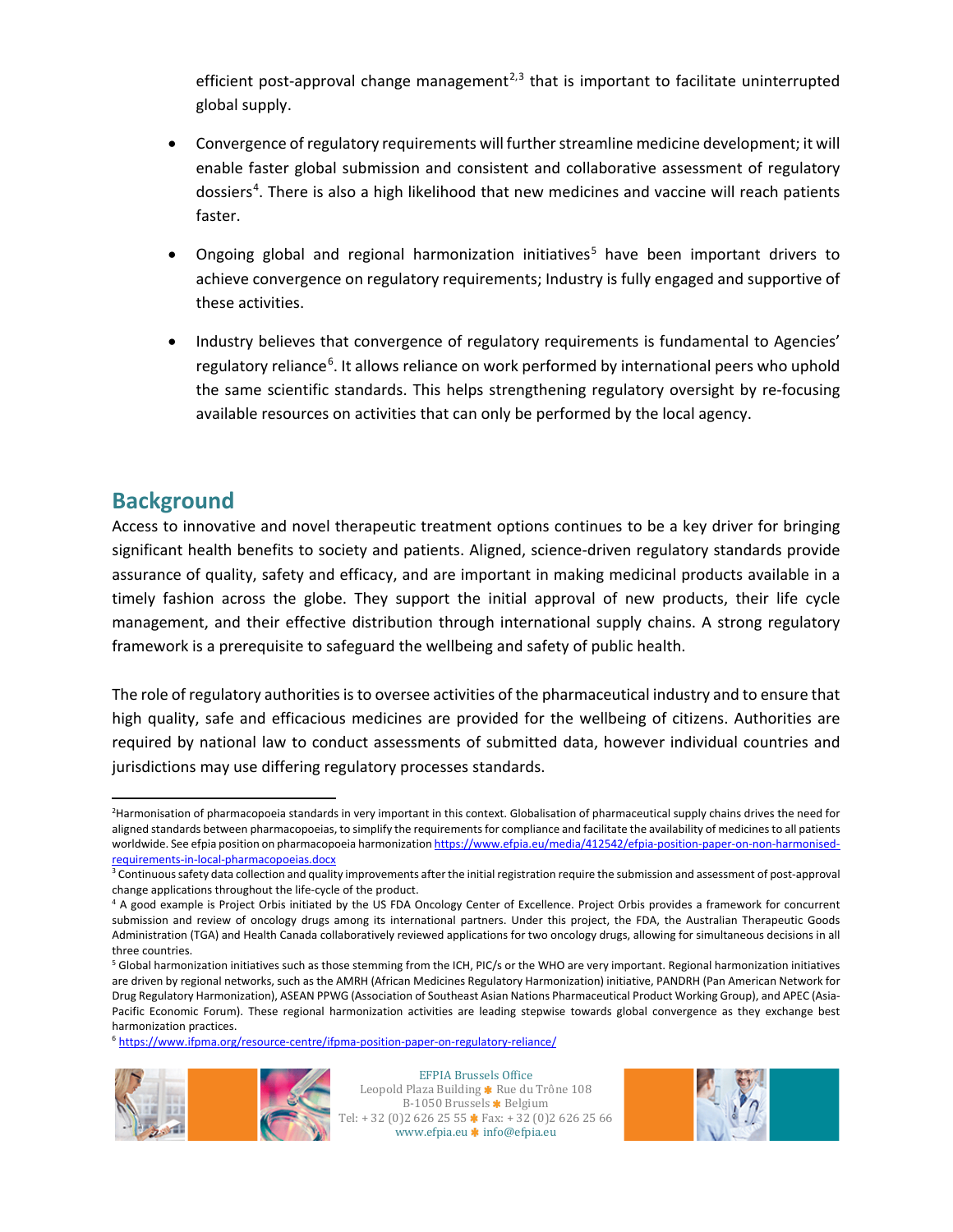However, divergent and sometimes incompatible regulatory requirements can hamper the timely development and accessibility of medicines and have the potential to cause delays in initial product availability or ongoing supply. As expressed by the former FDA Commissioner Margaret Hamburg: "…*in our modern world, the mosaic of regulations that govern drug development and oversight nation by nation*  are creating unnecessary barriers"<sup>[7](#page-2-0)</sup>. It is the duplication and variety of requirements, not the requirements themselves that constitute the problem.

For example, requirements regarding post-approval changes – in particular Chemistry, Manufacturing and Control (CMC) variations – that follow initial approvals throughout a product's life cycle are numerous and complex. The different classifications of a given change, absence of co-ordinated timelines and misaligned data requirements generate a heavy burden on both industry and national regulators.<sup>[8,](#page-2-1)[9](#page-2-2)</sup>

Regulatory convergence is a prerequisite for greater collaboration and work-sharing between authorities. Reliance on trusted peers provides for the effective management of resources allows regulators to focus on value-adding activities that cannot be performed by others. This is important as science and technology advance with increasing speed and regulatory capacity needs to be adapted to keep pace.

Likewise, patient expectations for greater involvement are increasing and the health care environment becomes increasingly cost constrained. Therefore, the regulatory stakeholder system is becoming more complex.

The pharmaceutical industry is undergoing a fundamental "digital" transformation; this means an expansion of sources of data used in regulatory decision making. Patient data from different electronic sources continuously collected during clinical use will be broadly accessible in real-time to healthcare systems, payers, regulators and industry. The regulatory system is currently not adapted to cope with these changes and there is a risk that future legislation and policies in these complex innovative areas may be divergent if countries develop new requirements in isolation. Preventing such divergences will be critical for spurring future innovation.

Pharmaceutical R&D productivity is affected by many factors; any resources saved on meeting divergent regulatory requirements could be allocated towards supporting innovation in areas of unmet medical need. For society and patients, increased innovation means more therapies to cure or alleviate unmet medical needs. Suffering endured by patients may therefore be reduced and expectations of patients may be met faster.

<span id="page-2-2"></span><span id="page-2-1"></span><span id="page-2-0"></span><sup>9</sup> <https://www.ifpma.org/resource-centre/handling-of-post-approval-changes-to-marketing-authorizations-position-paper/>



EFPIA Brussels Office Leopold Plaza Building  $\bigstar$  Rue du Trône 108 B-1050 Brussels \* Belgium Tel: + 32 (0)2 626 25 55 \* Fax: + 32 (0)2 626 25 66 www.efpia.eu **\*** info@efpia.eu



 <sup>7</sup> Zerhouni, Elias. and Hamburg, Margaret. The need for global regulatory harmonization: A public health imperative. *Sci. Transl. Med.* **<sup>8</sup>**, 338 ed6 (2016)

<sup>&</sup>lt;sup>8</sup> [https://www.efpia.eu/media/25953/efpia-post-approval-change-position-paper\\_final\\_feb2017.pdf](https://www.efpia.eu/media/25953/efpia-post-approval-change-position-paper_final_feb2017.pdf)